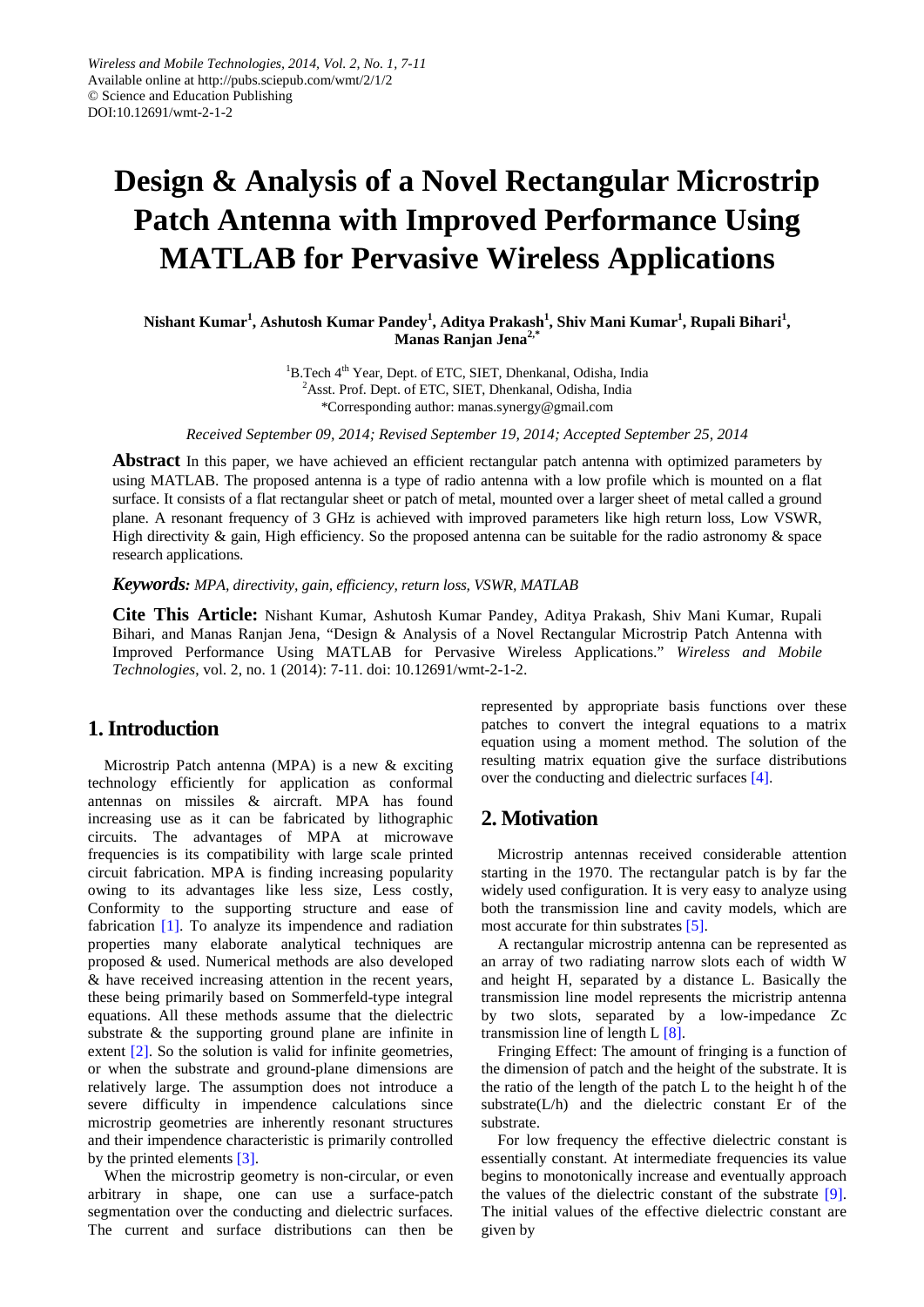$$
\varepsilon_{\text{reff}} = \frac{\varepsilon r + 1}{2} + \frac{\varepsilon r - 1}{2} \left( \frac{1}{\sqrt{1 + \frac{12 * h}{W}}} \right)
$$

The technique can be used effectively to match the patch antenna using a microstrip line feed whose characteristics impedance is given by-

$$
Zc = \frac{60}{\sqrt{\varepsilon r f f}} \ln[\frac{8 * h}{W} + \frac{W}{4 * h}], \text{ for } \frac{W}{h} <= 1
$$
\n
$$
\frac{120}{\sqrt{\varepsilon r f f}} [\frac{W}{h} + 1.393 + 0.667 \ln[\frac{W}{h} + 1.444],
$$
\n
$$
\text{for } \frac{W}{h} >= 1
$$

Where,

W =Width of the microstrip line εrff =Effective Dielectric Constant h =Heigth of the microstrip line

$$
C = \frac{\varepsilon_0 C_0 L W}{2h} \, COS^{-2} \left( \frac{\pi Z_0}{L} \right)
$$
\n
$$
L = \frac{1}{C 1 W r^2}
$$
\n
$$
R1 = \frac{Q}{W r C 1}
$$
\n
$$
Z \text{in} = \frac{R1 (W L 1)^2}{(W L 1)^2 + R 1^2 (W^2 * L 1 * C 1 - 1)^2}
$$
\n
$$
J \frac{R 1^2 * W L 1 (W^2 L 1 C 1 - 1)}{(W L 1)^2 + R 1^2 (W^2 * L 1 * C 1 - 1)^2}
$$
\n
$$
\varepsilon_0 = 8.854 * 10^{-12} N / M
$$

Where,

C=Capacitance of patch  $\varepsilon_0$  =permitivity of vacuum Q=Quality factor L=Inductance of patch  $Z_0$  = Characteristic impedance of antenna

$$
W = \frac{C}{2fr} * \sqrt{\frac{2}{\Theta + 1}}
$$

## **3. Directivity**

As for every other antenna, the directivity is one of the most important figure-of-merit whose definition is given

by [2] 
$$
D = \frac{Umax}{U}
$$
.

The directivity of a single slot can be expressed as

$$
D = \left(\frac{2\pi W}{\lambda}\right)^2 * \frac{1}{I1}
$$
  
\n
$$
I1 = \int_0^{\pi} [\sin \sin(\frac{KW}{2}\cos\theta) / \cos\theta]^2 \sin\theta_{d\theta}
$$
  
\n
$$
= [-2\cos(X) + XSi(X) + \sin(\frac{X}{X})]
$$

Where,  $X = KW$ 

# **4. Retur N Loss**

Return loss is related to both standing wave ratio (SWR) and reflection coefficient (Γ). Increasing return loss corresponds to lower SWR. Return loss is a measure of how well devices or lines are matched. A match is good if the return loss is high. A high return loss is desirable and results in a lower insertion loss [\[6\].](#page-4-7)

Return loss is used in modern practice in preference to SWR because it has better resolution for small values of reflected wave.

$$
Return loss \rho = -10 log(\frac{1}{p^2})
$$

# **5. VSWR**

Voltage standing wave ration(VSWR) defined as the ration of the maximum to minimum voltage of the antenna. The reflection coefficient p is defined as a ration between incident wave amplitude Vi and reflected voltage wave amplitude Vd and by using the definition of a voltage coefficient at the input terminals of the antenna  $\Gamma$  [\[7\],](#page-4-8) as shown in below

$$
r = \frac{Zi - Zo}{Zi + Zo}
$$

Where

 $Z_0$  =characteristics impedance of the antenna.

 $Z_i$  = input impedance

If the equation is solved for the reflection coefficient, it is found that where the reflection coefficient p is the absolute value of magnitude of Г.

$$
p = |r|
$$
  

$$
p = \frac{VSWR - 1}{VSWR + 1}
$$

consequently, VSWR= $\frac{|r|+1}{1}$ 1 *ʜrʜ ʜrʜ* + −

The characteristics can be calculated as  $Zo = \sqrt{\frac{L}{C}}$ 

 $L =$  inductance of the antenna

$$
C = \text{capacitance}
$$
  
\n
$$
C = \frac{2\pi\varepsilon}{\ln(\frac{a+h}{a})} * \frac{W}{2\pi\varepsilon}
$$
  
\n
$$
L = \frac{\mu}{2\pi} \ln(\frac{a+h}{a}) * \frac{W}{2\pi\varepsilon}
$$

Then we can get the characteristics impedance is below

$$
Zo \frac{=1}{2\pi} \sqrt{\frac{\mu}{\varepsilon}} \ln(\frac{a+h}{a})
$$

The return loss S11 is related through the following equation,

$$
S11 = -20\log[\frac{vr}{vi}] = -20\log[\frac{VSWR - 1}{VSWR + 1}]
$$

Actual length of patch = Lff - 2∆L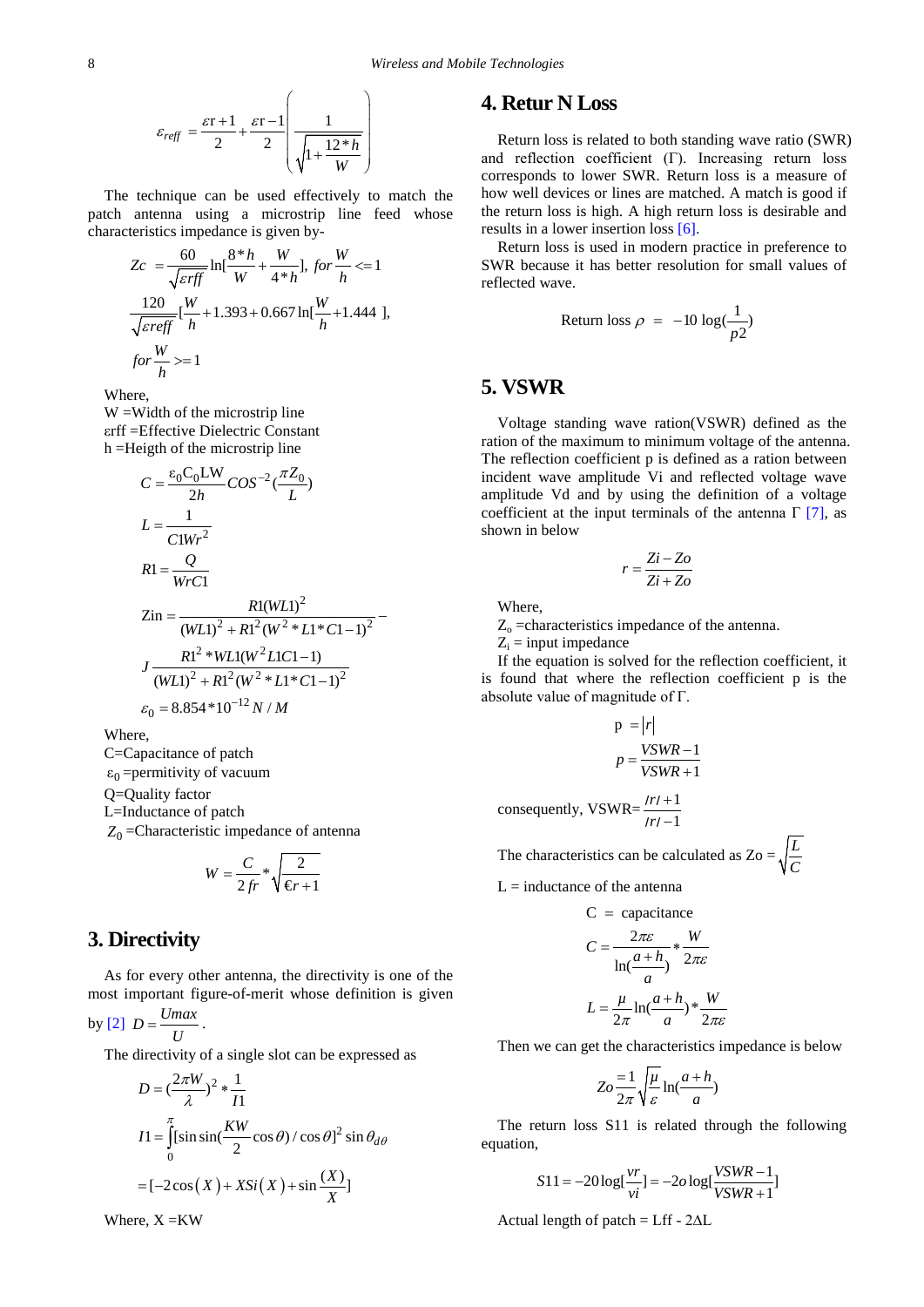$$
Lg = (6*h) + L \qquad Wg = (6*h) + W
$$
  
Efficiency = 
$$
\frac{Psp}{Psp + Psu}
$$

Psp =The power radiated in space waves

Psu =The power radiated on surface waves

Psp+ Psu is then the total power delivered to the printed element.

#### **5.1. Calculation of Efficiency**

$$
Psp = \frac{1}{\lambda o^2} * (Koh)^2 * (80\pi^2 \mu_r cl) \qquad cl = 1 - \frac{1}{n^2} + \frac{2/5}{n^4}
$$

Where,

C1 is constant that depends upon the substrate of material & n is the index refraction of the substrate.

$$
n = \sqrt{Er} \sqrt{\frac{Fr}{\lambda^{2}}} * (Koh)^{3} \left[ 60\pi^{3} \mu_{r}^{3} \left( 1 - \frac{1}{n^{2}} \right)^{3} \right]
$$
  

$$
E = \frac{\frac{1}{\lambda^{2}} * (Koh)^{3} (80\pi^{2} \mu_{r} 2C1)}{\frac{\mu_{r^{2}}}{\lambda^{2}} (Koh)^{2} \left[ 80\pi^{2} C1 + 60\pi^{2} \mu_{r} \left( 1 - \frac{1}{n^{2}} \right)^{3} \right] * (Koh)}
$$

Putting C1 and after final calculation we get,

$$
E = \frac{80(1 - \frac{1}{\mu_{rEr}} + \frac{2/}{\mu_{r2}P}\mu_{r2})}{80\left(1 - \frac{1}{\mu_{rEr}} + \frac{2/}{\mu_{r2}P}\mu_{r2}\right) + 60\pi\sqrt{\mu_{rEr}}(1 - \frac{1}{\mu_{rEr}})^3 * (Koh)}
$$

#### **5.2. Antenna Design Specification**

The proposed antenna is designed by using following specifications. The dielectric constant( $\varepsilon$ )=2.32, the substrate thickness (in mm) (h): 2.88, the frequency  $(GHz)(f)$ : 2.4. The width of the patch is: 48.5094 mm, The length of the patch is: 39.5085 mm, The length of the ground plane is: 56.7885 mm, The width of the ground plane is: 65.7894 mm, The inset feed point is: 13.8467 mm, The conductance is: 0.0015208mho, The resonant input resistance is: 244.0171ohm, The input impedance is: 243.4299ohm, The output impedance is: 110.3245ohm.

The coaxial feed point x coordinate is: 8.9792 mm, The coaxial feed point y coordinate is: 24.2547 mm. The proposed antenna is designed by using MATLAB.

#### **5.3. Simulation results & Result Analysis**

Major simulated results are provided below & are summarized in the Table 1.

| Table 1. various performance parameters of the proposed antenna |  |
|-----------------------------------------------------------------|--|
|-----------------------------------------------------------------|--|

| Resonant frequency | Loss<br>Return | 'SWR  | Directivity                                      | Gain                            | $-$ 0.00<br>Ticiency. |
|--------------------|----------------|-------|--------------------------------------------------|---------------------------------|-----------------------|
| GHz<br>___         | 5908 dB        | .4186 | !3 dB<br>1023<br>the contract of the contract of | $\sim$<br><sub>dE</sub><br>334. | .7904%<br>$\Omega$    |



**Figure 4.2.** Variation of VSWR with frequency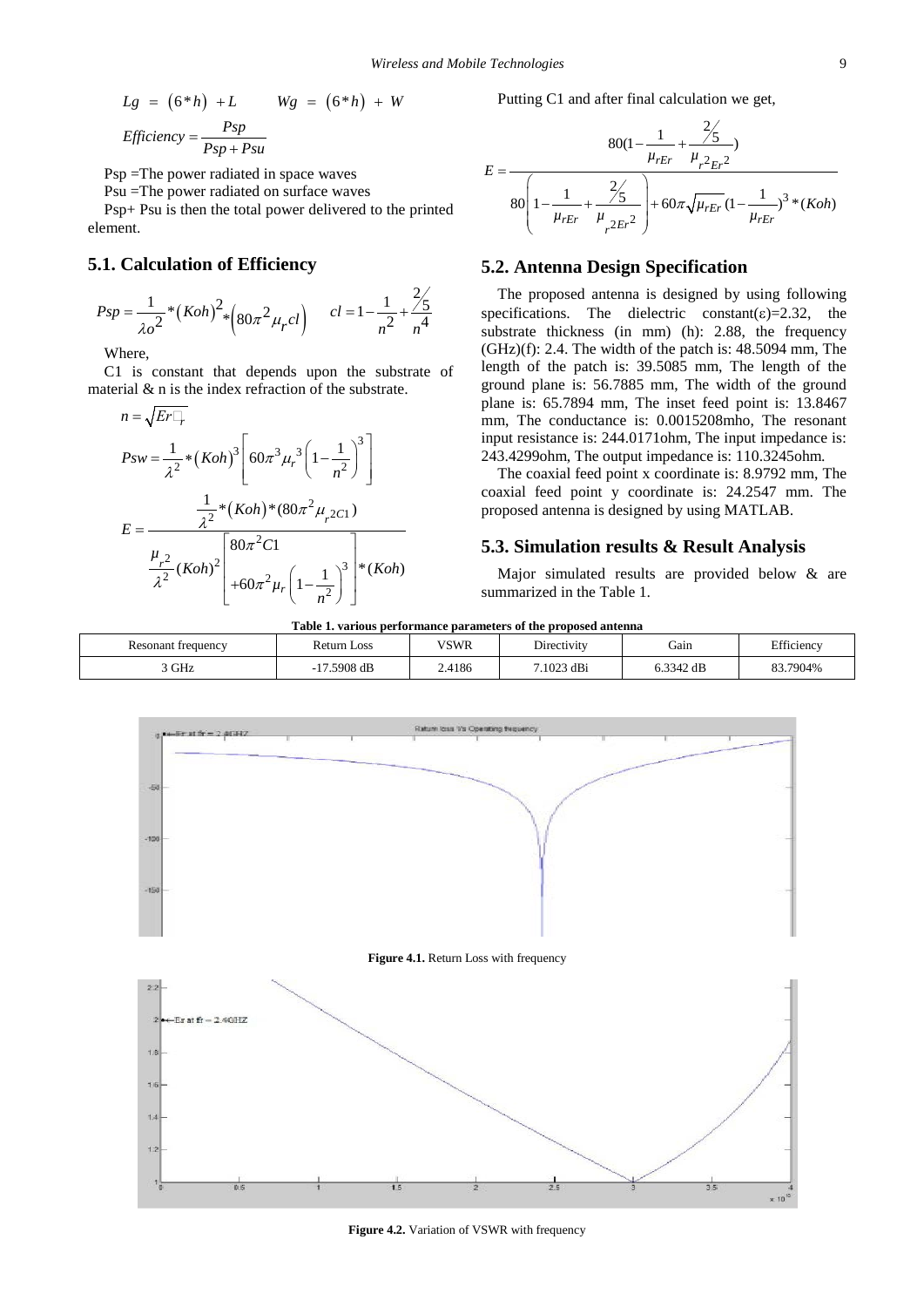

**Figure 4.3.** E-plane & H-plane Radiation pattern